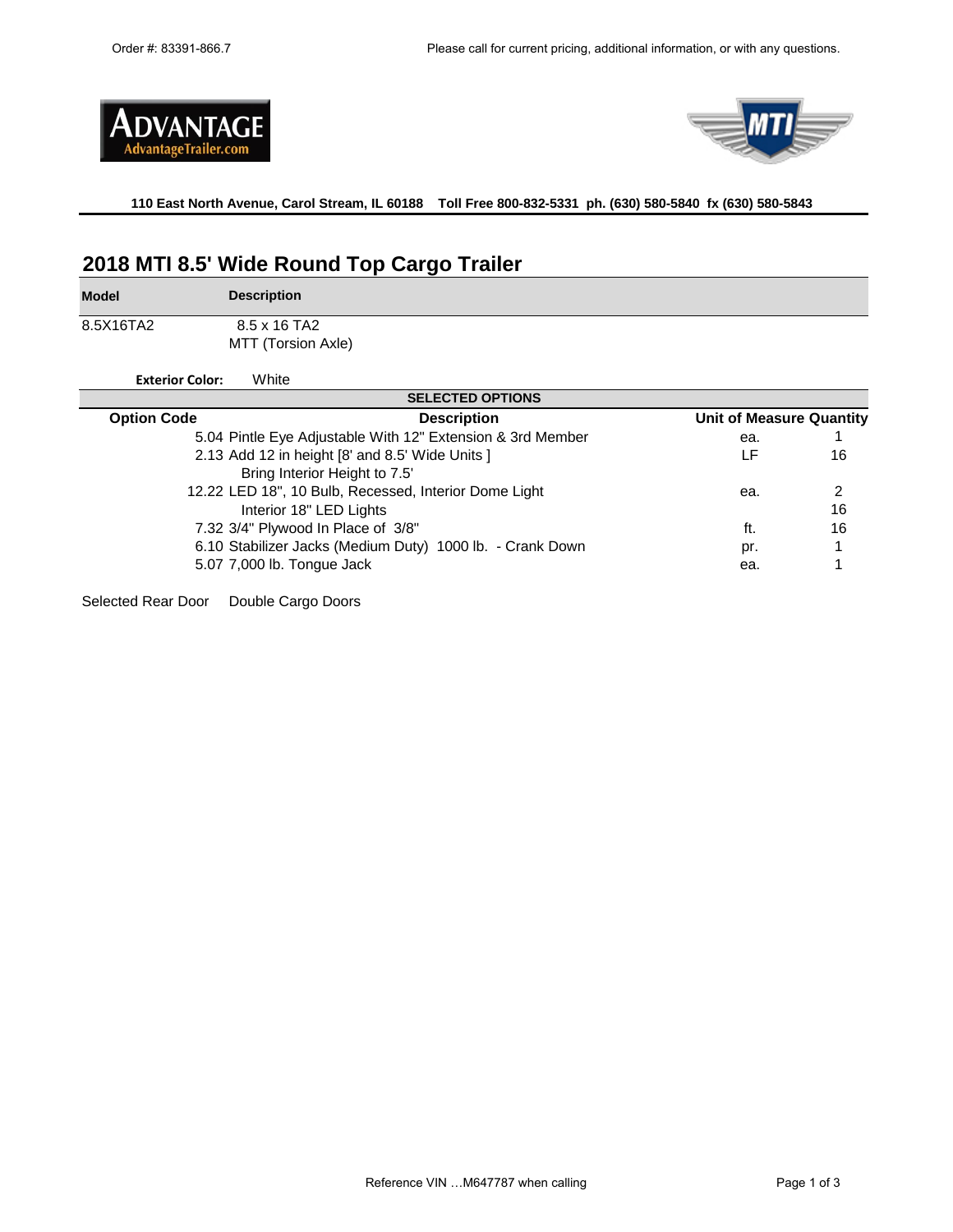

2-5/16" Coupler with Safety Chains - Tandem Axles 2,000 lb. Top Wind Jack w\Sand Pad

| Axle                                      | $MTT = Torsion Axles$ |
|-------------------------------------------|-----------------------|
| Brake Axles on SAE and Tandem Axle Models |                       |

| <b>Tires and Rims</b> | "D" = Bias-Ply Tires, "R" = Radial Tires |             | <b>Interior</b>                        |
|-----------------------|------------------------------------------|-------------|----------------------------------------|
|                       |                                          | MTT         | 3/4" Engineered Wood Flooring          |
| 3,000 lb. Axle        |                                          | ST205/75R15 |                                        |
| 3.500 lb. Axle        | ' ST205/75D15 ا                          | ST205/75R15 | MTT - 3/8" Plywood Walls, Trimmed with |
| 5,200 lb. Axle        |                                          | ST225/75R15 | <b>Interior Heights</b>                |
|                       |                                          |             |                                        |

White Wheels Standard on MST and MTT Models

| <b>Frame</b>                    |              | All Frames are Undercoated |            |                 |
|---------------------------------|--------------|----------------------------|------------|-----------------|
|                                 | <b>Floor</b> | Walls                      | Roof       |                 |
|                                 |              |                            |            | <b>Exterior</b> |
| MTT 5', 6', & 7' Wides 24" o.c. |              | 16" o.c.                   | 24" o.c.   | .030 Exterior   |
| All 8.5' Wides                  | 24" o.c.     | 16" o.c.                   | $24"$ o.c. | Fiberglass C    |
| All TA3 Axles 16" o.c.          |              | 16" o.c.                   | 24" o.c.   | 24" ATP Sto     |

8.5' Wide, 12' to 16' -- 36" Camlock Door & No Step\* **Electrical**

**\*MTT7x14TA2 & Bigger have built in steps on side door MTT 8.5' Wides have built in step on side door**

| Hitch |  |  | <b>Rear Doors</b> |
|-------|--|--|-------------------|
|-------|--|--|-------------------|

|       | <b>Single</b> | <b>Double</b> | Ramp              |
|-------|---------------|---------------|-------------------|
| Width | Door          | Door          | Door              |
| 5'    |               | Χ             | Light Duty        |
| 6'    |               | Χ             | <b>Light Duty</b> |
| 7     |               | x             | Light Duty        |
| 8.5   |               |               |                   |

\* Light Duty Ramp Door has a 1,000 lb. capacity

MTT - 3/8" Plywood Walls, Trimmed with Lauan **Interior Heights** 

5' Wides - 5' 8.5' Wides - 6' 6"

.030 Exterior Metal Fiberglass Cap 24" ATP Stoneguard Galvanized Steel Roof **Side Door** Aluminum Fenders MTT - Brite Front Corners 3" Lower Trim

Breakaway Box, Battery, & Switch On Electric Brake Axles (2) 12-Volt Dome Lights With Switch 7-Way Plug on Electric Brake Axles 4-Way Plug on Idler Axles LED Strip Tail Light/Brake Lights, Surface Mounted LED Surface Mounted Clearance Lights